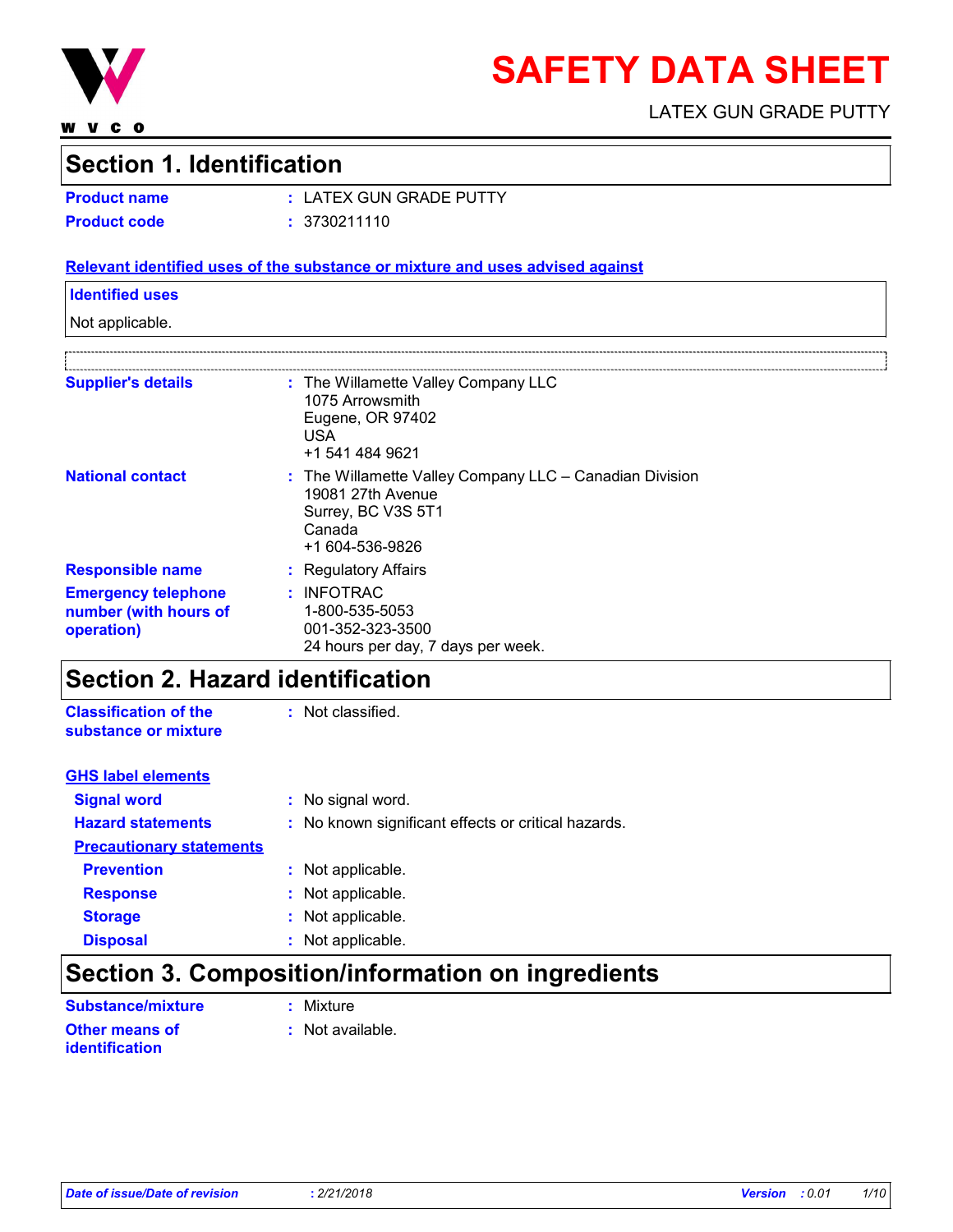# **Section 3. Composition/information on ingredients**

**There are no ingredients present which, within the current knowledge of the supplier and in the concentrations applicable, are classified as hazardous to health or the environment and hence require reporting in this section.**

**Occupational exposure limits, if available, are listed in Section 8.**

### **Section 4. First-aid measures**

| <b>Description of necessary first aid measures</b> |                                                                                                                                                                                                                                                                                                                                                           |
|----------------------------------------------------|-----------------------------------------------------------------------------------------------------------------------------------------------------------------------------------------------------------------------------------------------------------------------------------------------------------------------------------------------------------|
| <b>Eye contact</b>                                 | : Immediately flush eyes with plenty of water, occasionally lifting the upper and lower<br>eyelids. Check for and remove any contact lenses. Get medical attention if irritation<br>occurs.                                                                                                                                                               |
| <b>Inhalation</b>                                  | : Remove person to fresh air and keep at rest in a position comfortable for breathing.<br>Get medical attention if symptoms occur.                                                                                                                                                                                                                        |
| <b>Skin contact</b>                                | : Flush contaminated skin with plenty of water. Remove contaminated clothing and<br>shoes. Get medical attention if symptoms occur.                                                                                                                                                                                                                       |
| <b>Ingestion</b>                                   | : Wash out mouth with water. Remove person to fresh air and keep at rest in a<br>position comfortable for breathing. If material has been swallowed and the exposed<br>person is conscious, give small quantities of water to drink. Do not induce vomiting<br>unless directed to do so by medical personnel. Get medical attention if symptoms<br>occur. |

#### **Most important symptoms/effects, acute and delayed**

| <b>Potential acute health effects</b> |                                                                                                                                |
|---------------------------------------|--------------------------------------------------------------------------------------------------------------------------------|
| Eye contact                           | : No known significant effects or critical hazards.                                                                            |
| <b>Inhalation</b>                     | : No known significant effects or critical hazards.                                                                            |
| <b>Skin contact</b>                   | : No known significant effects or critical hazards.                                                                            |
| <b>Ingestion</b>                      | : No known significant effects or critical hazards.                                                                            |
| <b>Over-exposure signs/symptoms</b>   |                                                                                                                                |
| Eye contact                           | : No specific data.                                                                                                            |
| <b>Inhalation</b>                     | : No specific data.                                                                                                            |
| <b>Skin contact</b>                   | : No specific data.                                                                                                            |
| <b>Ingestion</b>                      | : No specific data.                                                                                                            |
|                                       | Indication of immediate medical attention and special treatment needed, if necessary                                           |
| <b>Notes to physician</b>             | : Treat symptomatically. Contact poison treatment specialist immediately if large<br>quantities have been ingested or inhaled. |
| <b>Specific treatments</b>            | : No specific treatment.                                                                                                       |
| <b>Protection of first-aiders</b>     | : No action shall be taken involving any personal risk or without suitable training.                                           |

**See toxicological information (Section 11)**

### **Section 5. Fire-fighting measures**

| <b>Extinguishing media</b>                           |                                                                                       |                          |      |
|------------------------------------------------------|---------------------------------------------------------------------------------------|--------------------------|------|
| <b>Suitable extinguishing</b><br>media               | : Use an extinguishing agent suitable for the surrounding fire.                       |                          |      |
| <b>Unsuitable extinguishing</b><br>media             | : None known.                                                                         |                          |      |
| <b>Specific hazards arising</b><br>from the chemical | : In a fire or if heated, a pressure increase will occur and the container may burst. |                          |      |
| Date of issue/Date of revision                       | : 2/21/2018                                                                           | : 0.01<br><b>Version</b> | 2/10 |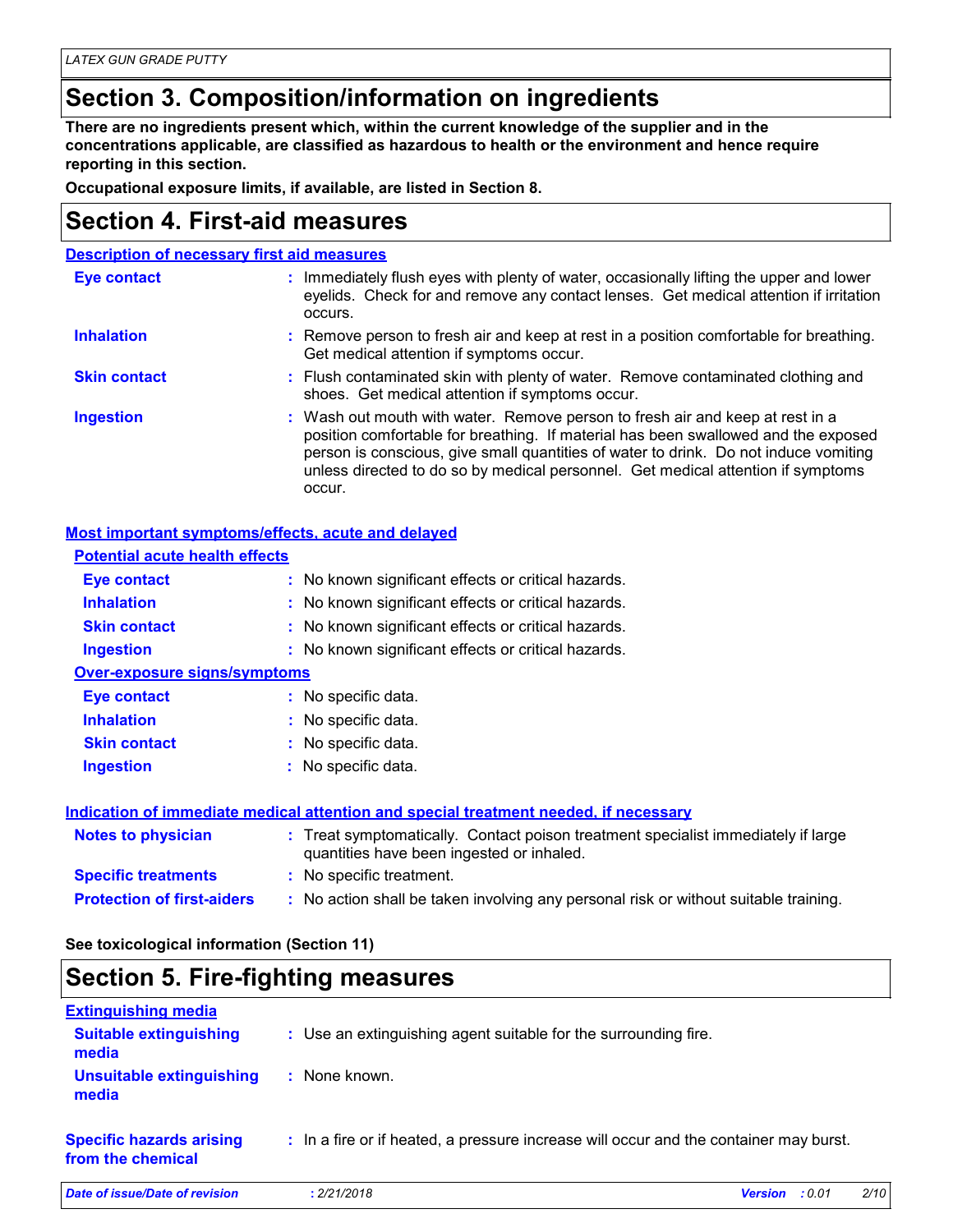### **Section 5. Fire-fighting measures**

| <b>Hazardous thermal</b><br>decomposition products       | : Decomposition products may include the following materials:<br>carbon dioxide<br>carbon monoxide                                                                                                  |
|----------------------------------------------------------|-----------------------------------------------------------------------------------------------------------------------------------------------------------------------------------------------------|
| <b>Special protective actions</b><br>for fire-fighters   | : Promptly isolate the scene by removing all persons from the vicinity of the incident if<br>there is a fire. No action shall be taken involving any personal risk or without<br>suitable training. |
| <b>Special protective</b><br>equipment for fire-fighters | : Fire-fighters should wear appropriate protective equipment and self-contained<br>breathing apparatus (SCBA) with a full face-piece operated in positive pressure<br>mode.                         |

### **Section 6. Accidental release measures**

**Personal precautions, protective equipment and emergency procedures**

| For non-emergency<br>personnel                               | : No action shall be taken involving any personal risk or without suitable training.<br>Evacuate surrounding areas. Keep unnecessary and unprotected personnel from<br>entering. Do not touch or walk through spilled material. Put on appropriate<br>personal protective equipment. |
|--------------------------------------------------------------|--------------------------------------------------------------------------------------------------------------------------------------------------------------------------------------------------------------------------------------------------------------------------------------|
|                                                              | For emergency responders : If specialized clothing is required to deal with the spillage, take note of any<br>information in Section 8 on suitable and unsuitable materials. See also the<br>information in "For non-emergency personnel".                                           |
| <b>Environmental precautions</b>                             | : Avoid dispersal of spilled material and runoff and contact with soil, waterways,<br>drains and sewers. Inform the relevant authorities if the product has caused<br>environmental pollution (sewers, waterways, soil or air).                                                      |
| <b>Methods and materials for containment and cleaning up</b> |                                                                                                                                                                                                                                                                                      |
| <b>Small spill</b>                                           | : Stop leak if without risk. Move containers from spill area. Dilute with water and mop<br>up if water-soluble. Alternatively, or if water-insoluble, absorb with an inert dry                                                                                                       |

|                    | material and place in an appropriate waste disposal container. Dispose of via a<br>licensed waste disposal contractor.                                                                                                                                                                                                                                                                                                                                                                                                                                                                      |
|--------------------|---------------------------------------------------------------------------------------------------------------------------------------------------------------------------------------------------------------------------------------------------------------------------------------------------------------------------------------------------------------------------------------------------------------------------------------------------------------------------------------------------------------------------------------------------------------------------------------------|
| <b>Large spill</b> | : Stop leak if without risk. Move containers from spill area. Prevent entry into sewers,<br>water courses, basements or confined areas. Wash spillages into an effluent<br>treatment plant or proceed as follows. Contain and collect spillage with non-<br>combustible, absorbent material e.g. sand, earth, vermiculite or diatomaceous earth<br>and place in container for disposal according to local regulations (see Section 13).<br>Dispose of via a licensed waste disposal contractor. Note: see Section 1 for<br>emergency contact information and Section 13 for waste disposal. |

### **Section 7. Handling and storage**

### **Precautions for safe handling**

**Protective measures : Put on appropriate personal protective equipment (see Section 8).** 

**Advice on general occupational hygiene** Eating, drinking and smoking should be prohibited in areas where this material is **:** handled, stored and processed. Workers should wash hands and face before eating, drinking and smoking. Remove contaminated clothing and protective equipment before entering eating areas. See also Section 8 for additional information on hygiene measures.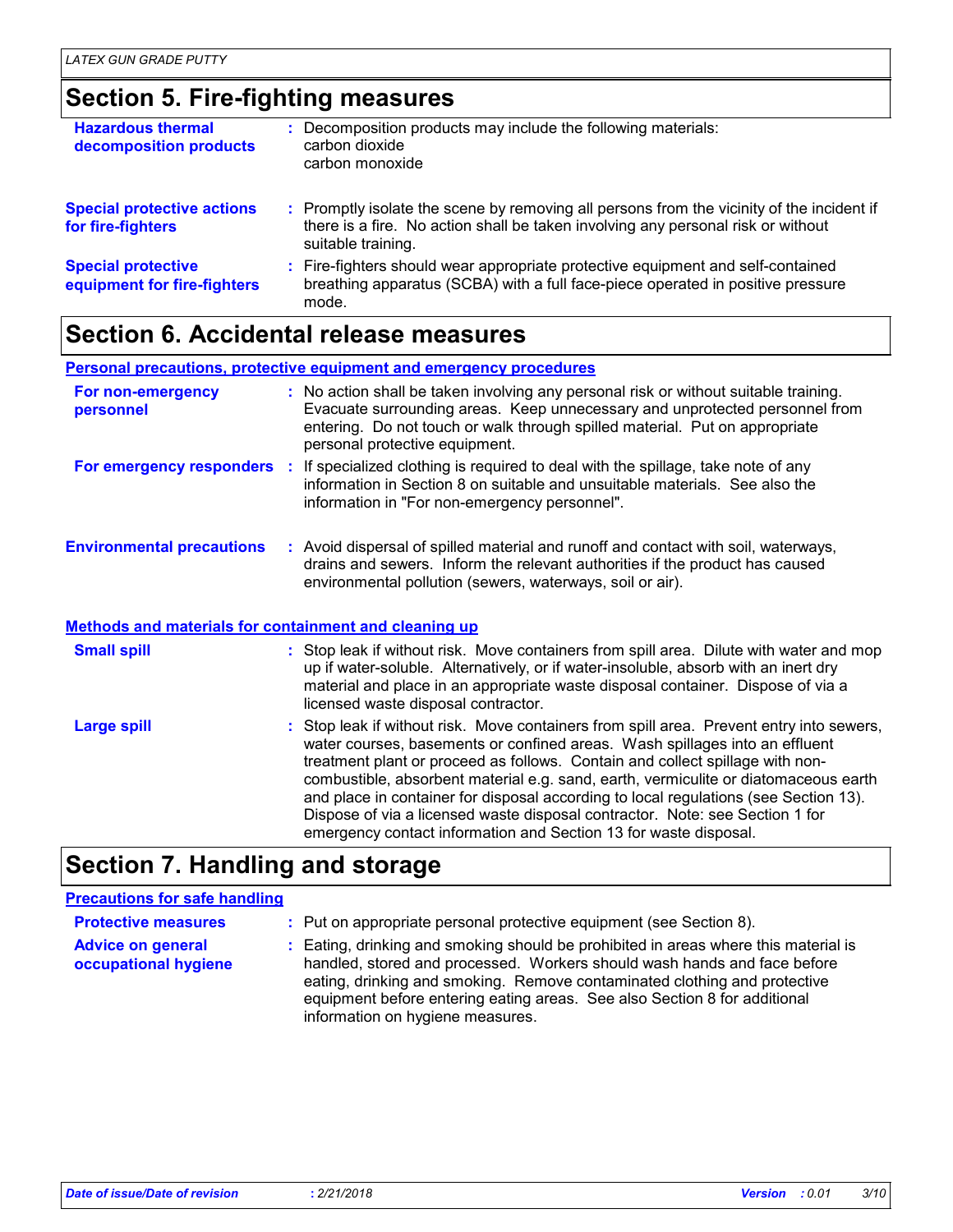# **Section 7. Handling and storage**

|                          | <b>Conditions for safe storage, :</b> Do not store below the following temperature: 4.4444°C (40°F). Store in |
|--------------------------|---------------------------------------------------------------------------------------------------------------|
| including any            | accordance with local regulations. Store in original container protected from direct                          |
| <i>incompatibilities</i> | sunlight in a dry, cool and well-ventilated area, away from incompatible materials                            |
|                          | (see Section 10) and food and drink. Keep container tightly closed and sealed until                           |
|                          | ready for use. Containers that have been opened must be carefully resealed and                                |
|                          | kept upright to prevent leakage. Do not store in unlabeled containers. Use                                    |
|                          | appropriate containment to avoid environmental contamination. See Section 10 for                              |
|                          | incompatible materials before handling or use.                                                                |

# **Section 8. Exposure controls/personal protection**

| <b>Control parameters</b><br><b>Occupational exposure limits</b> |                                                                                                                                                                                                                                                                                                                                                                                                   |
|------------------------------------------------------------------|---------------------------------------------------------------------------------------------------------------------------------------------------------------------------------------------------------------------------------------------------------------------------------------------------------------------------------------------------------------------------------------------------|
| <b>Appropriate engineering</b><br><b>controls</b>                | Good general ventilation should be sufficient to control worker exposure to airborne<br>contaminants.<br>Not available.                                                                                                                                                                                                                                                                           |
| <b>Environmental exposure</b><br><b>controls</b>                 | : Emissions from ventilation or work process equipment should be checked to ensure<br>they comply with the requirements of environmental protection legislation. In some<br>cases, fume scrubbers, filters or engineering modifications to the process<br>equipment will be necessary to reduce emissions to acceptable levels.                                                                   |
| <b>Individual protection measures</b>                            |                                                                                                                                                                                                                                                                                                                                                                                                   |
| <b>Hygiene measures</b>                                          | : Wash hands, forearms and face thoroughly after handling chemical products, before<br>eating, smoking and using the lavatory and at the end of the working period.<br>Appropriate techniques should be used to remove potentially contaminated clothing.<br>Wash contaminated clothing before reusing. Ensure that eyewash stations and<br>safety showers are close to the workstation location. |
| <b>Eye/face protection</b>                                       | Safety eyewear complying with an approved standard should be used when a risk<br>assessment indicates this is necessary to avoid exposure to liquid splashes, mists,<br>gases or dusts. If contact is possible, the following protection should be worn,<br>unless the assessment indicates a higher degree of protection: safety glasses with<br>side-shields.                                   |
| <b>Skin protection</b>                                           |                                                                                                                                                                                                                                                                                                                                                                                                   |
| <b>Hand protection</b>                                           | : Chemical-resistant, impervious gloves complying with an approved standard should<br>be worn at all times when handling chemical products if a risk assessment indicates<br>this is necessary.                                                                                                                                                                                                   |
| <b>Body protection</b>                                           | : Personal protective equipment for the body should be selected based on the task<br>being performed and the risks involved and should be approved by a specialist<br>before handling this product.                                                                                                                                                                                               |
| <b>Other skin protection</b>                                     | : Appropriate footwear and any additional skin protection measures should be<br>selected based on the task being performed and the risks involved and should be<br>approved by a specialist before handling this product.                                                                                                                                                                         |
| <b>Respiratory protection</b>                                    | : Based on the hazard and potential for exposure, select a respirator that meets the<br>appropriate standard or certification. Respirators must be used according to a<br>respiratory protection program to ensure proper fitting, training, and other important<br>aspects of use.                                                                                                               |
|                                                                  | This product may contain materials classified as nuisance particulates, which may<br>be present at hazardous levels only during sanding or abrading of the dried film.<br>Wear a dust/mist respirator approved for dust when dusts are generated from<br>sanding or abrading the dried film.                                                                                                      |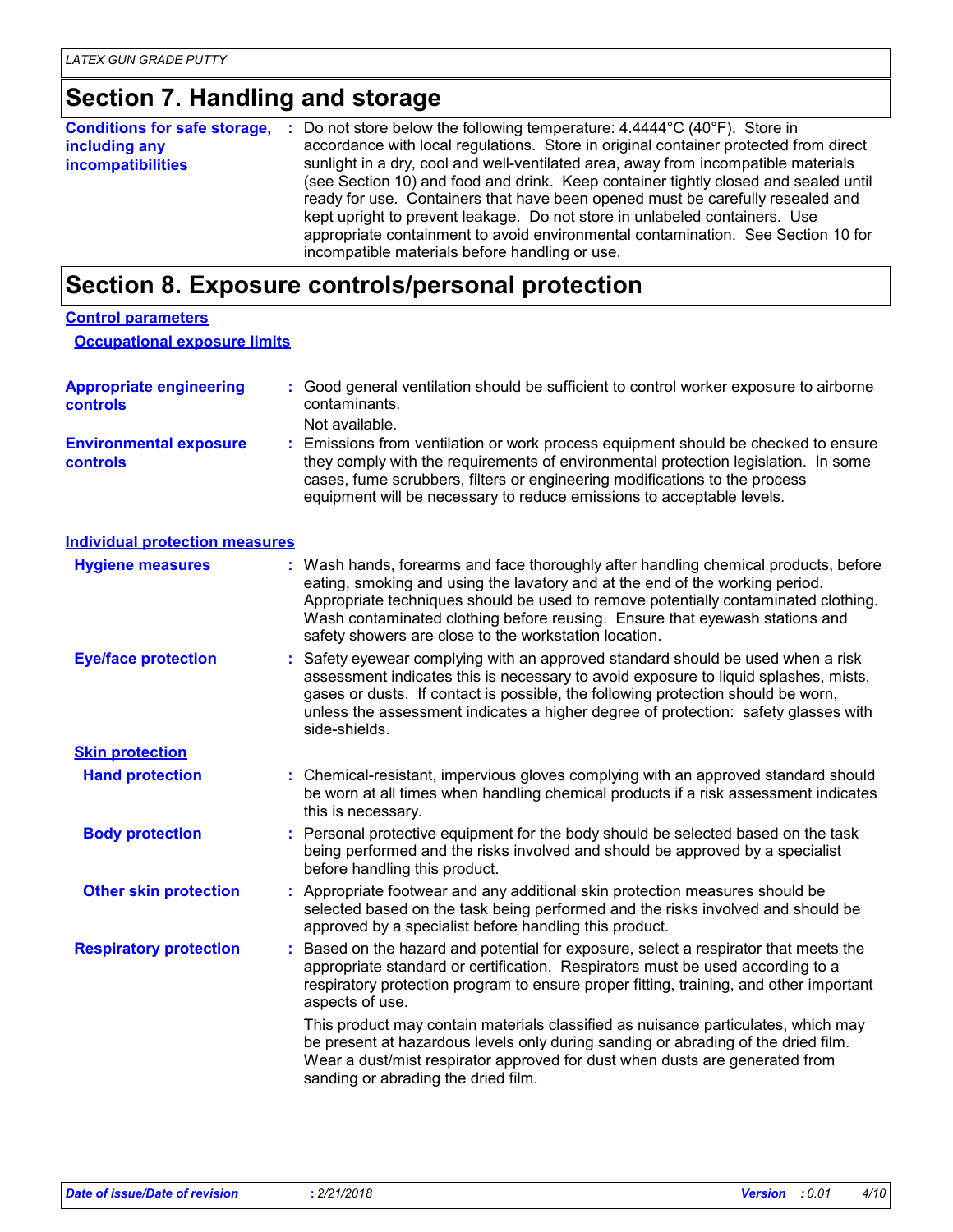## **Section 9. Physical and chemical properties**

| <b>Appearance</b>                                 |                                                                                                                                 |
|---------------------------------------------------|---------------------------------------------------------------------------------------------------------------------------------|
| <b>Physical state</b>                             | : Liquid. [Paste.]                                                                                                              |
| Color                                             | : Yellowish.                                                                                                                    |
| Odor                                              | : Slight                                                                                                                        |
| <b>Odor threshold</b>                             | : Not available.                                                                                                                |
| рH                                                | : 9                                                                                                                             |
| <b>Melting point</b>                              | : Not available.                                                                                                                |
| <b>Boiling point</b>                              | : >93.333°C (>200°F)                                                                                                            |
| <b>Flash point</b>                                | : Not available.                                                                                                                |
| <b>Evaporation rate</b>                           | : Not available.                                                                                                                |
| <b>Flammability (solid, gas)</b>                  | : Non-flammable in the presence of the following materials or conditions: open flames,<br>sparks and static discharge and heat. |
| Lower and upper explosive<br>(flammable) limits   | : Not available.                                                                                                                |
| <b>Vapor pressure</b>                             | : Not available.                                                                                                                |
| <b>Vapor density</b>                              | : Not available.                                                                                                                |
| <b>Relative density</b>                           | $: 1.79$ to 1.81                                                                                                                |
| <b>Solubility</b>                                 | : Not available.                                                                                                                |
| <b>Partition coefficient: n-</b><br>octanol/water | : Not available.                                                                                                                |
| <b>Auto-ignition temperature</b>                  | : Not available.                                                                                                                |
| <b>Decomposition temperature</b>                  | : Not available.                                                                                                                |
| <b>Viscosity</b>                                  | : Not available.                                                                                                                |
| Flow time (ISO 2431)                              | : Not available.                                                                                                                |

## **Section 10. Stability and reactivity**

| <b>Hazardous decomposition</b><br>products          | : Under normal conditions of storage and use, hazardous decomposition products<br>should not be produced. |
|-----------------------------------------------------|-----------------------------------------------------------------------------------------------------------|
| <b>Incompatible materials</b>                       | : No specific data.                                                                                       |
| <b>Conditions to avoid</b>                          | : No specific data.                                                                                       |
| <b>Possibility of hazardous</b><br><b>reactions</b> | : Under normal conditions of storage and use, hazardous reactions will not occur.                         |
| <b>Chemical stability</b>                           | : The product is stable.                                                                                  |
| <b>Reactivity</b>                                   | : No specific test data related to reactivity available for this product or its ingredients.              |

### **Section 11. Toxicological information**

#### **Information on toxicological effects**

#### **Acute toxicity**

Not available.

#### **Irritation/Corrosion**

Not available.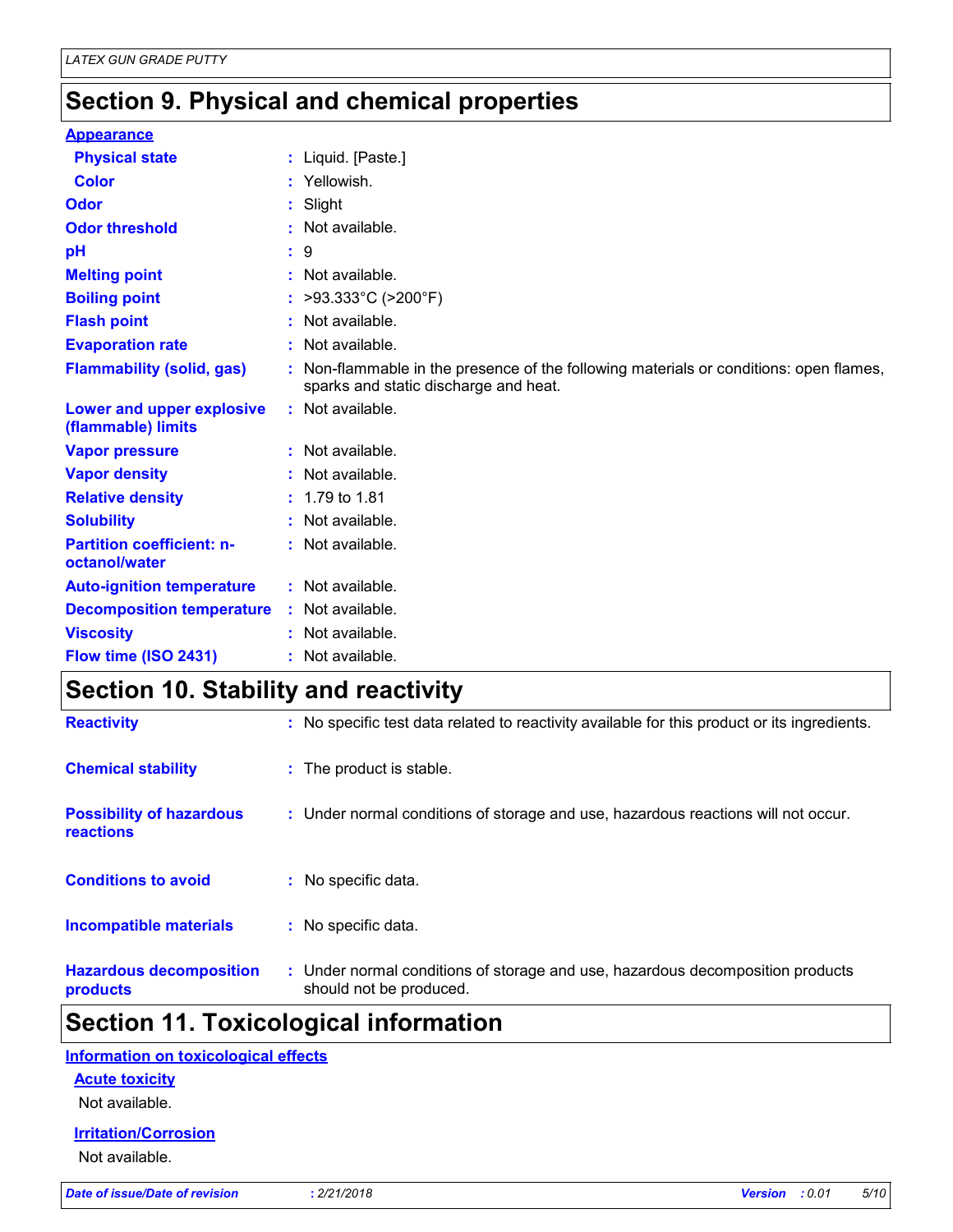## **Section 11. Toxicological information**

#### **Sensitization**

Not available.

#### **Mutagenicity**

Not available.

#### **Carcinogenicity**

Not available.

Limestone and natural iron oxide used in making this product contain crystalline silica as an impurity. Repeated, prolonged exposure to respirable crystalline dusts may increase the risk of developing a disabling lung disease called silicosis. The International Agency for Research on Cancer (IARC) reports there is sufficient evidence in humans for the carcinogenicity of inhaled crystalline silica from occupational sources. Based on studies of workers in industrial and occupational settings, The National Toxicology Program (NTP) Ninth Report on Carcinogens lists crystalline silica (respirable) as a substance known to be a carcinogen to humans.

The International Agency for Research on Cancer (IARC) reports there is sufficient evidence in experimental animals exposed to wood dust through inhalation of particles. Significant exposure to wood dust is not expected during the use of products in the form of a liquid or paste in which wood dust is present. If the product is further processed to produce dust or mist, airborne exposure may be possible and appropriate respiratory protection is recommended.

#### **Reproductive toxicity**

Not available.

#### **Teratogenicity**

Not available.

#### **Specific target organ toxicity (single exposure)**

Not available.

#### **Specific target organ toxicity (repeated exposure)**

Not available.

#### **Aspiration hazard**

Not available.

| Information on the likely<br>routes of exposure | : Routes of entry anticipated: Dermal, Inhalation.  |
|-------------------------------------------------|-----------------------------------------------------|
| <b>Potential acute health effects</b>           |                                                     |
| <b>Eye contact</b>                              | : No known significant effects or critical hazards. |
| <b>Inhalation</b>                               | : No known significant effects or critical hazards. |
| <b>Skin contact</b>                             | : No known significant effects or critical hazards. |
|                                                 |                                                     |

| : No known significant effects or critical hazards.<br>Ingestion |  |
|------------------------------------------------------------------|--|
|------------------------------------------------------------------|--|

|--|

| Eye contact         | : No specific data. |
|---------------------|---------------------|
| <b>Inhalation</b>   | : No specific data. |
| <b>Skin contact</b> | : No specific data. |
| <b>Ingestion</b>    | : No specific data. |

### **Delayed and immediate effects and also chronic effects from short and long term exposure Short term exposure**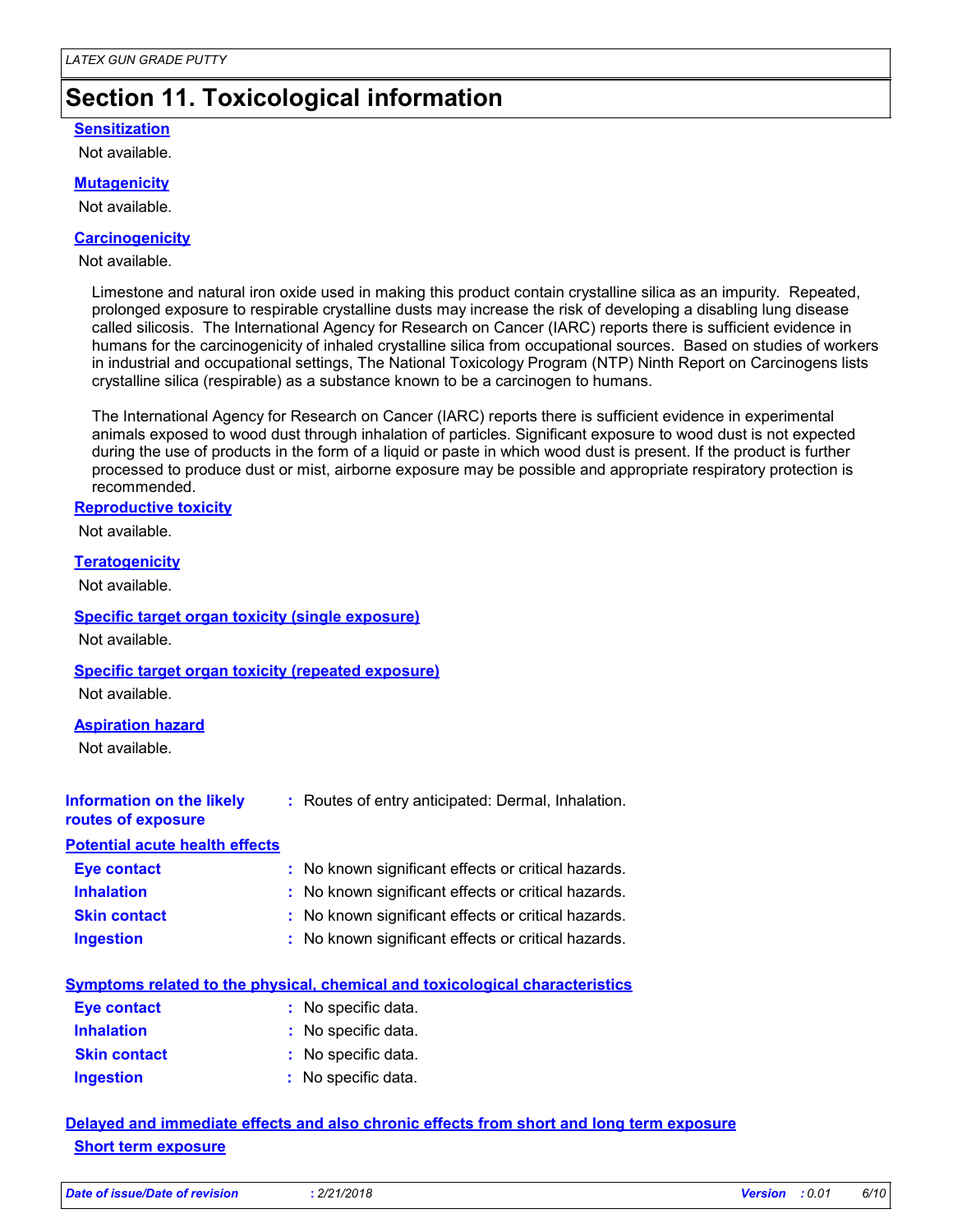### **Section 11. Toxicological information**

| <b>Potential immediate</b><br>effects        | $:$ Not available.                                                                                                                                                                                                                                |
|----------------------------------------------|---------------------------------------------------------------------------------------------------------------------------------------------------------------------------------------------------------------------------------------------------|
| <b>Potential delayed effects</b>             | $:$ Not available.                                                                                                                                                                                                                                |
| <b>Long term exposure</b>                    |                                                                                                                                                                                                                                                   |
| <b>Potential immediate</b><br><b>effects</b> | $:$ Not available.                                                                                                                                                                                                                                |
| <b>Potential delayed effects</b>             | $:$ Not available.                                                                                                                                                                                                                                |
| <b>Potential chronic health effects</b>      |                                                                                                                                                                                                                                                   |
| Not available.                               |                                                                                                                                                                                                                                                   |
| <b>Conclusion/Summary</b>                    | Handling and/or processing of this material may generate a dust which can cause<br>mechanical irritation of the eyes, skin, nose and throat. Repeated inhalation of dust<br>can produce varying degrees of respiratory irritation or lung damage. |
| <b>General</b>                               | : No known significant effects or critical hazards.                                                                                                                                                                                               |
| <b>Carcinogenicity</b>                       | : No known significant effects or critical hazards.                                                                                                                                                                                               |
| <b>Mutagenicity</b>                          | : No known significant effects or critical hazards.                                                                                                                                                                                               |
| <b>Teratogenicity</b>                        | : No known significant effects or critical hazards.                                                                                                                                                                                               |
| <b>Developmental effects</b>                 | : No known significant effects or critical hazards.                                                                                                                                                                                               |
| <b>Fertility effects</b>                     | : No known significant effects or critical hazards.                                                                                                                                                                                               |

#### **Numerical measures of toxicity**

Not available. **Acute toxicity estimates**

**Section 12. Ecological information**

#### **Toxicity**

Not available.

### **Persistence and degradability**

Not available.

#### **Bioaccumulative potential**

Not available.

#### **Mobility in soil**

| <b>Soil/water partition</b><br><b>coefficient (Koc)</b> | : Not available.                                    |
|---------------------------------------------------------|-----------------------------------------------------|
| <b>Other adverse effects</b>                            | : No known significant effects or critical hazards. |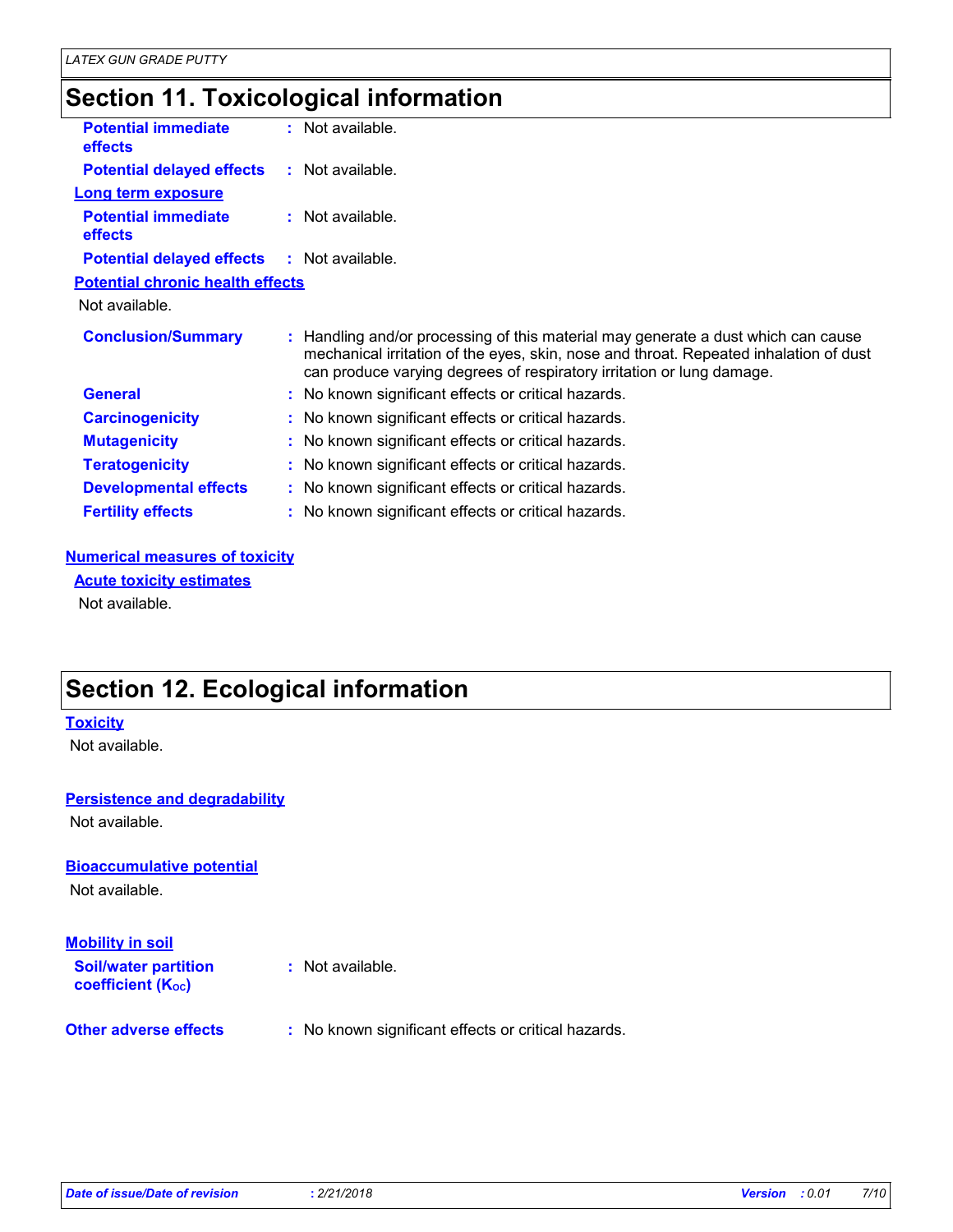### **Section 13. Disposal considerations**

#### The generation of waste should be avoided or minimized wherever possible. Disposal of this product, solutions and any by-products should at all times comply with the requirements of environmental protection and waste disposal legislation and any regional local authority requirements. Dispose of surplus and nonrecyclable products via a licensed waste disposal contractor. Waste should not be disposed of untreated to the sewer unless fully compliant with the requirements of all authorities with jurisdiction. Waste packaging should be recycled. Incineration or landfill should only be considered when recycling is not feasible. This material and its container must be disposed of in a safe way. Empty containers or liners may retain some product residues. Avoid dispersal of spilled material and runoff and contact with soil, waterways, drains and sewers. **Disposal methods :**

### **Section 14. Transport information**

|                                      | <b>TDG</b><br><b>Classification</b> | <b>DOT</b><br><b>Classification</b> | <b>ADR/RID</b> | <b>IMDG</b>    | <b>IATA</b>    |
|--------------------------------------|-------------------------------------|-------------------------------------|----------------|----------------|----------------|
| <b>UN number</b>                     | Not regulated.                      | Not regulated.                      | Not available. | Not available. | Not available. |
| <b>UN proper</b><br>shipping name    | $\blacksquare$                      | $\overline{\phantom{0}}$            | Not available. | Not available. | Not available. |
| <b>Transport</b><br>hazard class(es) |                                     |                                     | Not available. | Not available. | Not available. |
| <b>Packing group</b>                 | $\overline{\phantom{a}}$            | $\overline{\phantom{a}}$            |                |                |                |
| <b>Environmental</b><br>hazards      | No.                                 | No.                                 | No.            | No.            | No.            |

**Special precautions for user Transport within user's premises:** always transport in closed containers that are **:** upright and secure. Ensure that persons transporting the product know what to do in the event of an accident or spillage.

**Transport in bulk according to Annex II of MARPOL and the IBC Code :** Not available.

### **Section 15. Regulatory information**

### **Canadian lists**

**Canadian NPRI :** None of the components are listed. **CEPA Toxic substances :** None of the components are listed.

- **International regulations**
- **Chemical Weapon Convention List Schedules I, II & III Chemicals** Not listed.

#### **Montreal Protocol (Annexes A, B, C, E)**

Not listed.

#### **Stockholm Convention on Persistent Organic Pollutants**

Not listed.

**Rotterdam Convention on Prior Informed Consent (PIC)**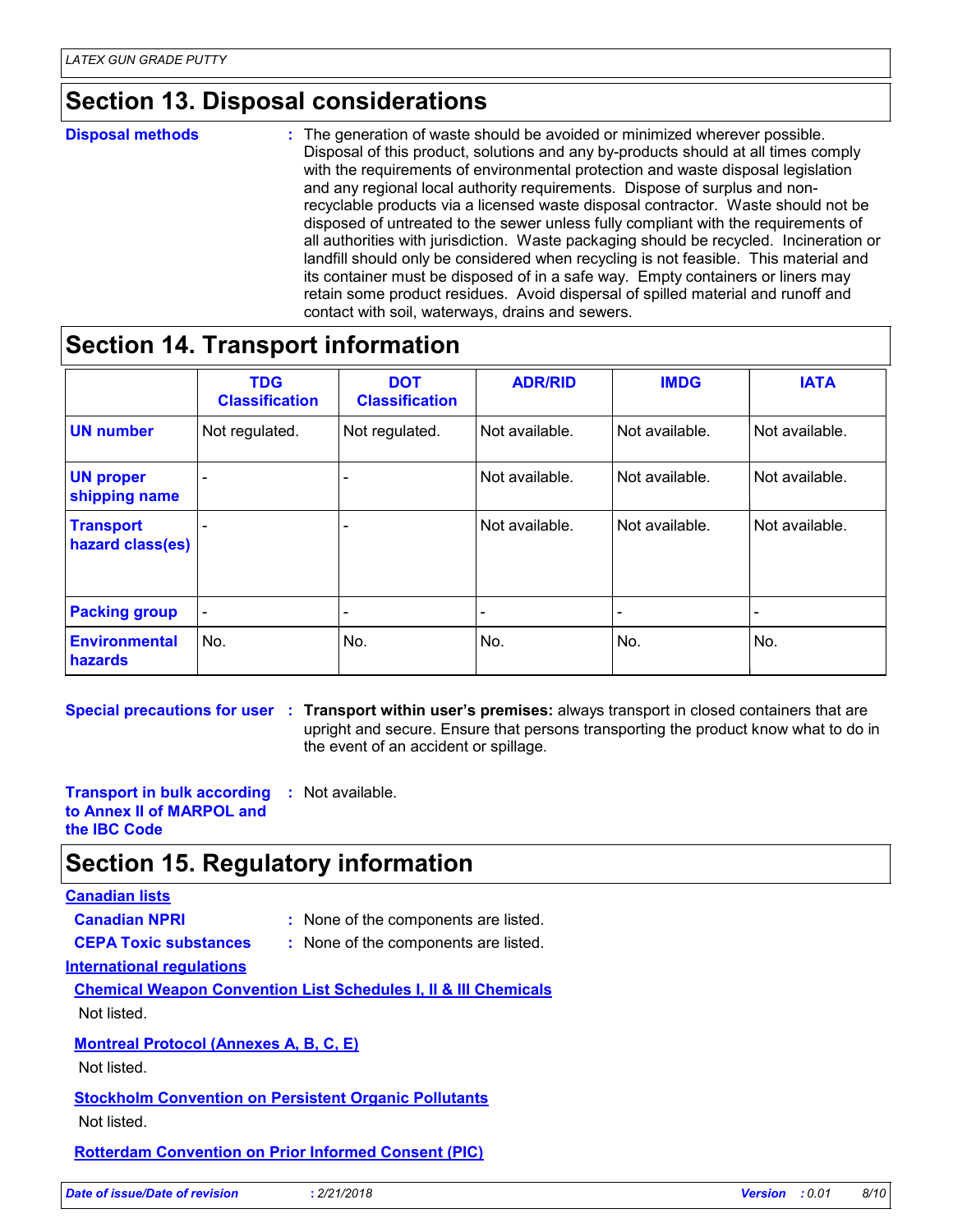### **Section 15. Regulatory information**

Not listed.

### **UNECE Aarhus Protocol on POPs and Heavy Metals**

Not listed.

| Inventory list           |                                                                                                             |
|--------------------------|-------------------------------------------------------------------------------------------------------------|
| <b>Australia</b>         | : All components are listed or exempted.                                                                    |
| <b>Canada</b>            | : All components are listed or exempted.                                                                    |
| <b>China</b>             | : All components are listed or exempted.                                                                    |
| <b>Europe</b>            | : All components are listed or exempted.                                                                    |
| <b>Japan</b>             | : Japan inventory (ENCS): All components are listed or exempted.<br>Japan inventory (ISHL): Not determined. |
| <b>Malaysia</b>          | : Not determined.                                                                                           |
| <b>New Zealand</b>       | : All components are listed or exempted.                                                                    |
| <b>Philippines</b>       | : All components are listed or exempted.                                                                    |
| <b>Republic of Korea</b> | : All components are listed or exempted.                                                                    |
| <b>Taiwan</b>            | : All components are listed or exempted.                                                                    |
| <b>Thailand</b>          | : Not determined.                                                                                           |
| <b>Turkey</b>            | : All components are listed or exempted.                                                                    |
| <b>United States</b>     | : All components are listed or exempted.                                                                    |
| <b>Viet Nam</b>          | : Not determined.                                                                                           |

# **Section 16. Other information**

| <b>History</b>                              |                                                                                                                                                                                                                                                                                                                                                                                                                                                                                                                                                                                                |
|---------------------------------------------|------------------------------------------------------------------------------------------------------------------------------------------------------------------------------------------------------------------------------------------------------------------------------------------------------------------------------------------------------------------------------------------------------------------------------------------------------------------------------------------------------------------------------------------------------------------------------------------------|
| Date of issue/Date of<br>revision           | : 2/21/2018                                                                                                                                                                                                                                                                                                                                                                                                                                                                                                                                                                                    |
| <b>Version</b>                              | : 0.01                                                                                                                                                                                                                                                                                                                                                                                                                                                                                                                                                                                         |
| <b>Key to abbreviations</b>                 | $:$ ATE = Acute Toxicity Estimate<br>BCF = Bioconcentration Factor<br>GHS = Globally Harmonized System of Classification and Labelling of Chemicals<br>IATA = International Air Transport Association<br>IBC = Intermediate Bulk Container<br><b>IMDG = International Maritime Dangerous Goods</b><br>LogPow = logarithm of the octanol/water partition coefficient<br>MARPOL = International Convention for the Prevention of Pollution From Ships,<br>1973 as modified by the Protocol of 1978. ("Marpol" = marine pollution)<br>UN = United Nations<br>HPR = Hazardous Products Regulations |
| Dessadura usad ta dariya tha alasaifisatism |                                                                                                                                                                                                                                                                                                                                                                                                                                                                                                                                                                                                |

#### **Procedure used to derive the classification**

|                   | <b>Classification</b> | <b>Justification</b> |
|-------------------|-----------------------|----------------------|
| Not classified.   |                       |                      |
| <b>References</b> | Not available.        |                      |

#### **Indicates information that has changed from previously issued version.**

#### **Notice to reader**